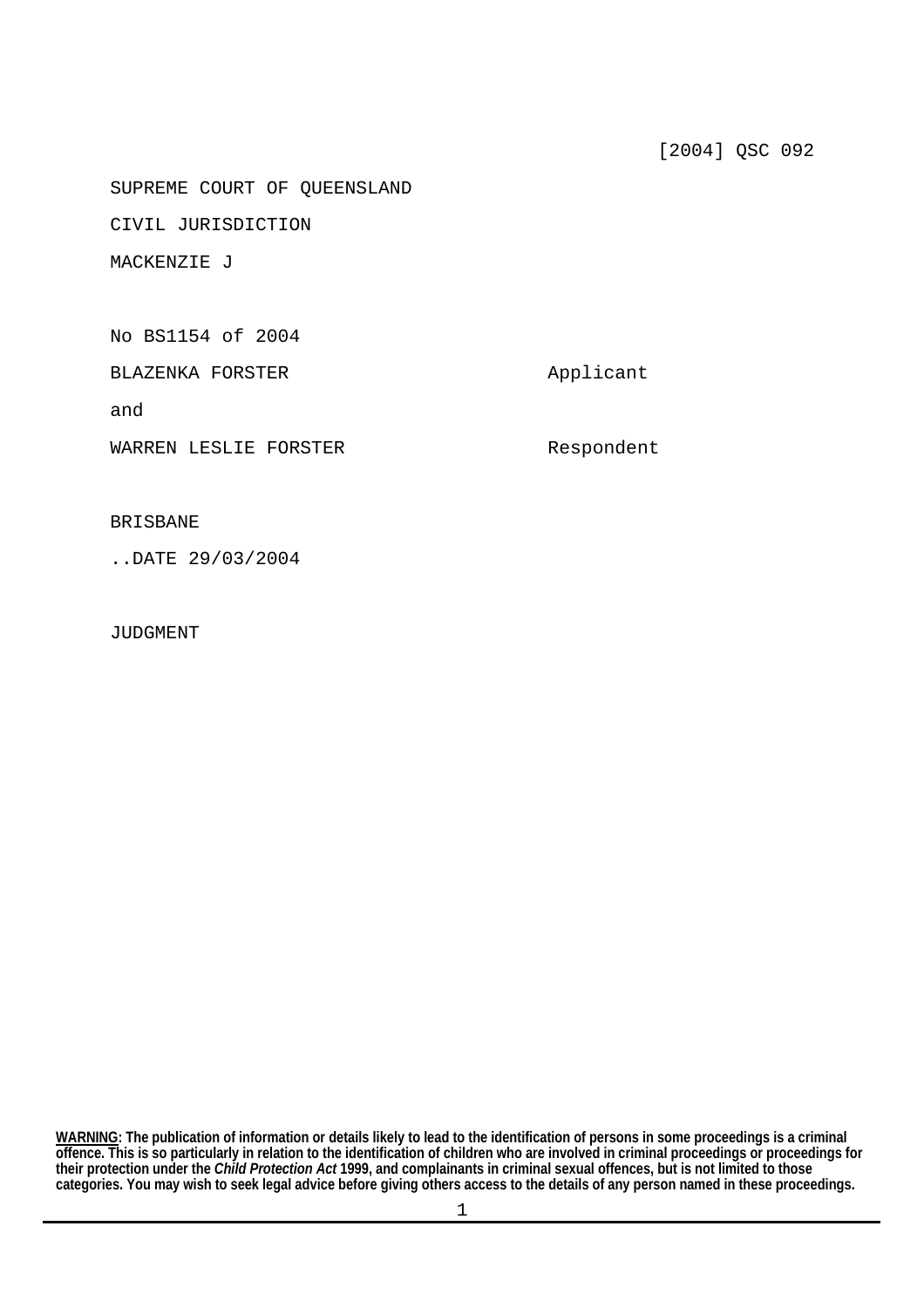## 29032004 T4/LM18 M/T 1/2004 (MacKenzie J)

HIS HONOUR: The applicant for compensation under the Criminal Offence Victims Act 1995 was working in her florist shop when her estranged husband came in with what appeared to be an elongated cardboard box. He placed it on the counter pointing in her direction. Unbeknown to her, in the box there was a rifle which the respondent discharged by manipulating the trigger while the weapon was still hidden from her. The projectile struck her in the right breast and she fell to the floor. He stood astride her, got the rifle from the box and attempted to point it at her. She resisted by trying to push it away. He made threats to kill her during this part of the incident. Mr Elcham, a man who was having coffee nearby, came to her aid and managed to wrest the rifle from him.

Her physical injuries were investigated when she was taken to hospital. The projectile which had entered her body in the region of her right breast had then struck her ribs, penetrated the diaphragm and caused a laceration to her liver without penetrating it. Her injuries were surgically repaired by means of an upper midline laparotomy. Her recovery was uncomplicated and no further medical attention to her wounds was necessary after about a fortnight.

She also had discomfort in her left shoulder, possibly caused when she fell to the ground. This was diagnosed as soft tissue injury by Dr Moran, an orthopaedic surgeon. Dr Moran believed that she had 5 per cent loss of use of the left arm but that the prognosis for regaining movement was good with physiotherapy and an exercise regime.

**10** 

**1**

**20** 

**30**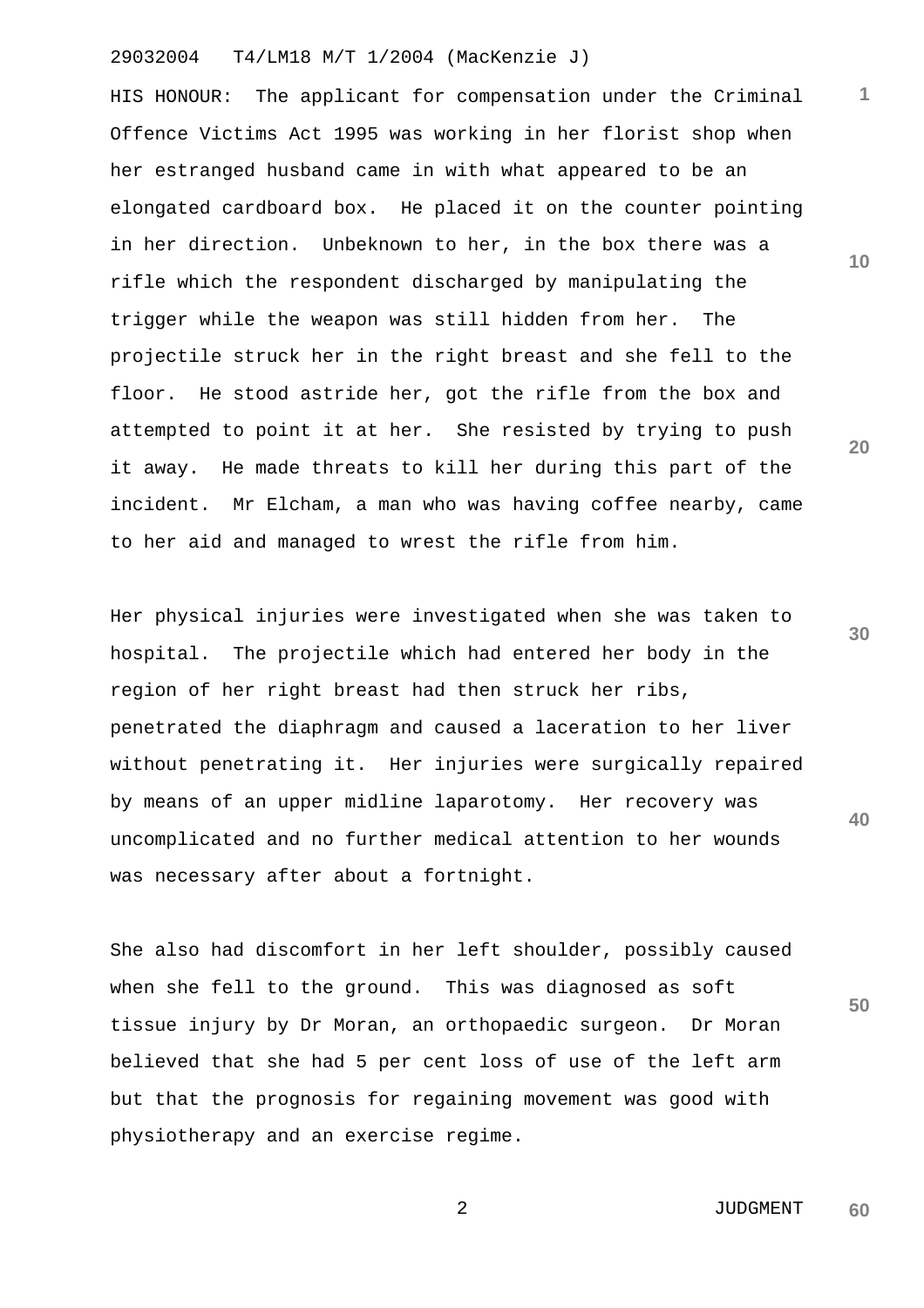## 29032004 T4/LM18 M/T 1/2004 (MacKenzie J)

With regard to the scarring, according to Dr Dixon, a plastic surgeon, the wound to her right breast has healed well without the loss of sensation or adverse changes to her breast.

The abdominal scar from the operation is more obvious being about 16 centimetres long and curving from her upper abdomen to the left of her umbilicus. According to the applicant it occasionally aches and itches but there is no loss of sensation. Dr Dixon observed that the scar puckered slightly at the upper end but had healed moderately well with a small amount of thickening. He also refers to a small scar on her hand but it is cosmetically and functionally insignificant.

Dr McGuire, a psychiatrist, reports that the applicant suffers from post-traumatic stress disorder with a severe degree of symptoms which may lessen in intensity in the future but which are likely to remain to a degree for the rest of her life.

She said that the applicant suffers flashbacks, nightmares, avoidance of cues, reminding her of the incident, a considerably restricted and limited lifestlye and chronic problems with insecurity, hypervigilance and an exaggerated startle reflex.

She did not believe that the applicant was more vulnerable than usual to the condition except that violence observed during her childhood may have intensified her present symptoms. Having said that, Dr McGuire believed that an incident of the seriousness of the one that occurred was

**10** 

**1**

**20** 

**40**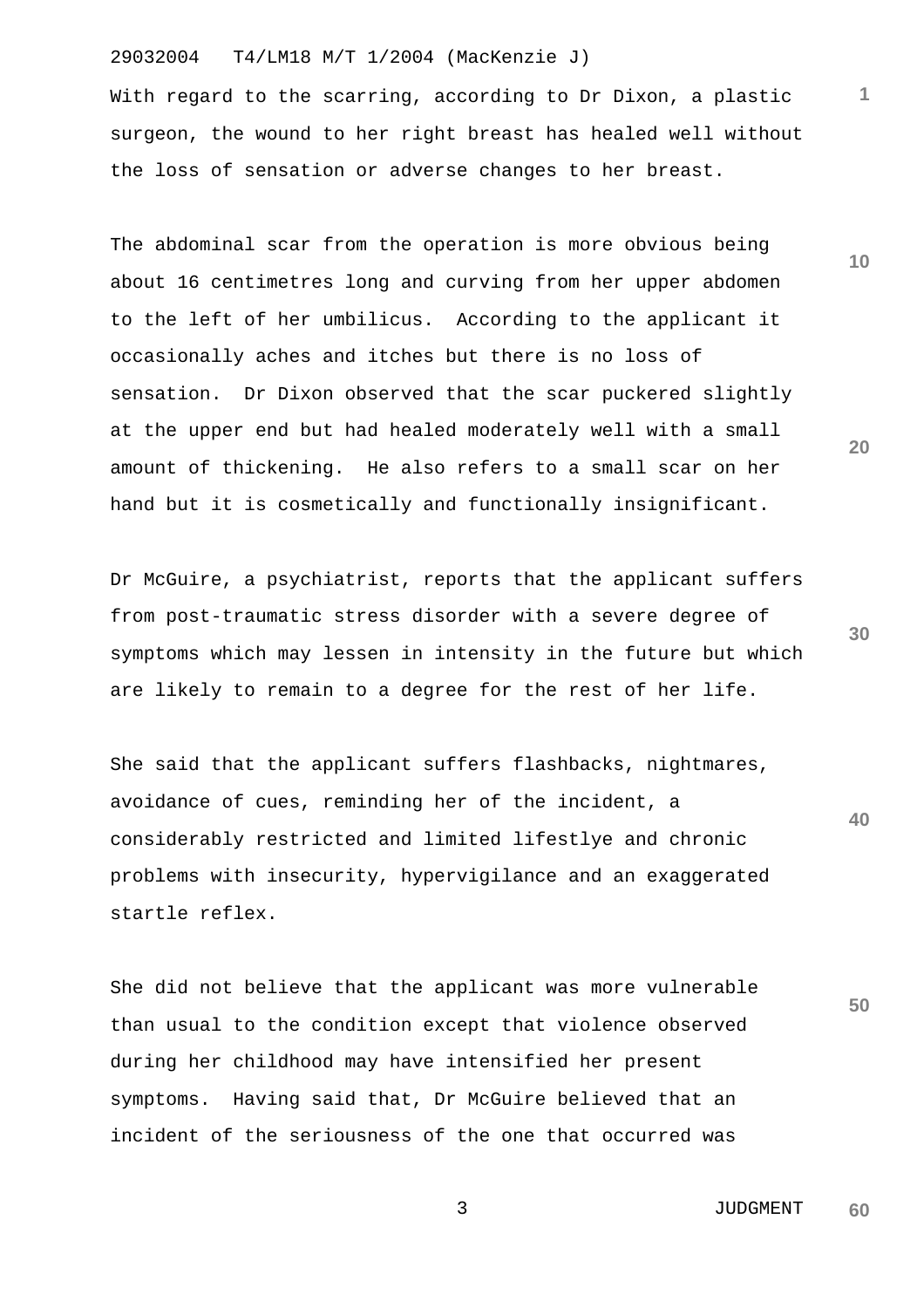29032004 T4/LM18 M/T 1/2004 (MacKenzie J) capable of producing the applicant's present intensity of symptoms without predisposing factors.

Dr McGuire said that the applicant believed that her symptoms would lessen in future but believed also that her life aspirations have undergone a significant insult. She felt more threatened because of her general lack of trust and the scar had lowered her pride in her appearance and self-esteem.

In light of Dr McGuire's evidence I assess mental and nervous shock in the lower range of severe. The submission on her behalf places that at 20 per cent, and I have no disagreement with that.

The gunshot wound is assessed as being in the high moderate range. That was suggested at 16 per cent in the submissions on behalf of the applicant. Once again I have no quarrel with that figure.

**40**  The bruising to the shoulder is assessed within the minor to moderate range and once again I am content to adopt the suggestion of 8 per cent for that.

**50**  The total amount, adopting the figures that I have adopted and placing the scarring at 10 per cent rather than the 20 per cent suggested is, as I calculate it, \$40,500 and I make an award in that sum.

> 4 JUDGMENT **60**

**30** 

**1**

**10**